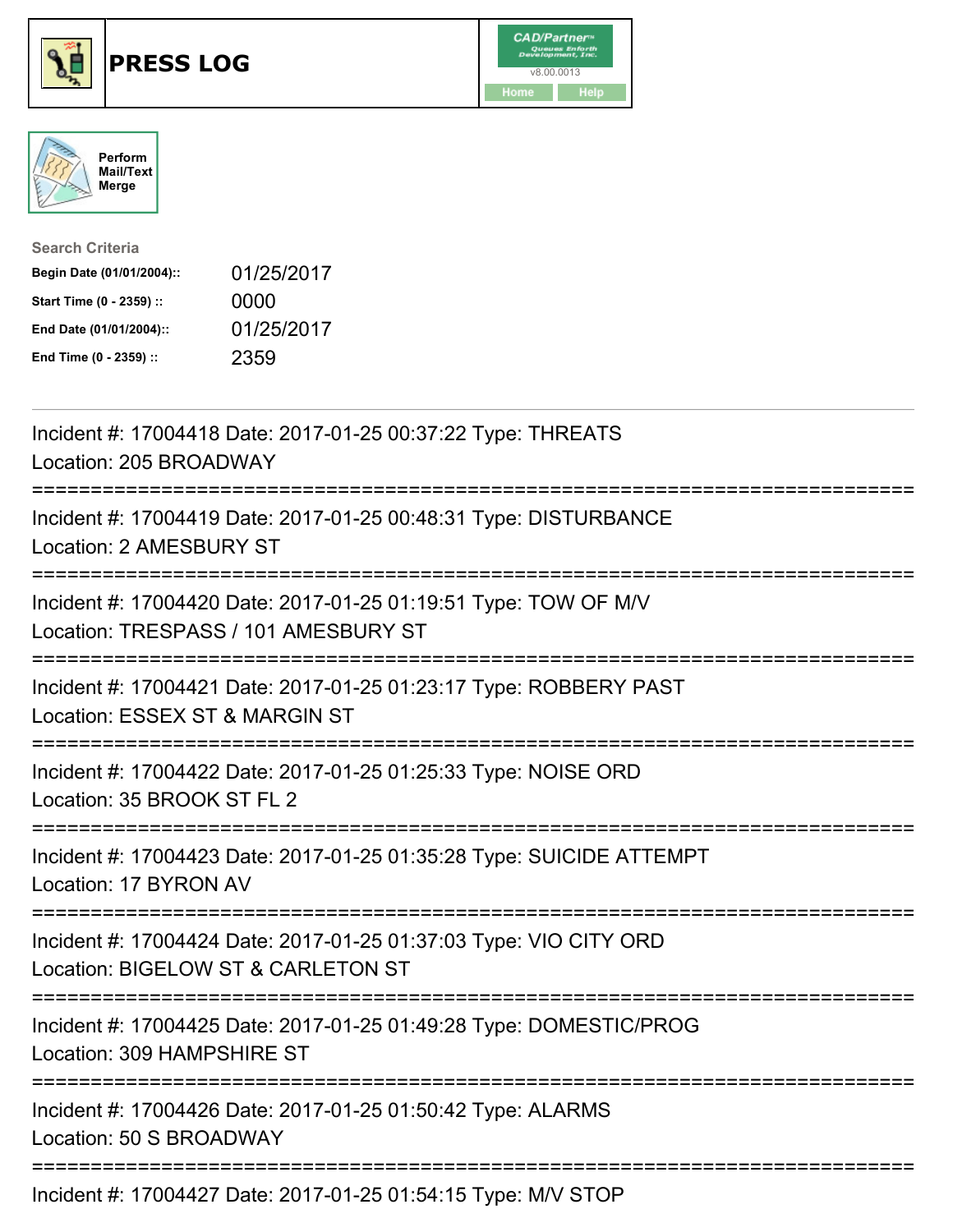| <b>Location: MERRIMACK ST</b>                                                                                  |
|----------------------------------------------------------------------------------------------------------------|
| Incident #: 17004428 Date: 2017-01-25 02:01:54 Type: LOUD NOISE<br>Location: 35 BROOK ST                       |
| Incident #: 17004429 Date: 2017-01-25 02:02:33 Type: MEDIC SUPPORT<br>Location: 125 AMESBURY ST FL 1           |
| Incident #: 17004430 Date: 2017-01-25 02:12:27 Type: M/V STOP<br><b>Location: WINTHROP AV</b>                  |
| Incident #: 17004431 Date: 2017-01-25 02:18:28 Type: MEDIC SUPPORT<br>Location: 125 WHITE ST FL 1              |
| Incident #: 17004433 Date: 2017-01-25 02:29:45 Type: TOW OF M/V<br>Location: TRESPASS / 41 BERKELEY ST         |
| Incident #: 17004432 Date: 2017-01-25 02:31:20 Type: ALARM/BURG<br>Location: ESPERANZA ACADEMY / 198 GARDEN ST |
| Incident #: 17004434 Date: 2017-01-25 02:40:04 Type: TOW/REPOSSED<br><b>Location: MORTON ST</b>                |
| Incident #: 17004435 Date: 2017-01-25 02:53:25 Type: ALARMS<br>Location: EASTERN BANK / 420 COMMON ST          |
| Incident #: 17004436 Date: 2017-01-25 03:00:42 Type: CRUISER MAINT<br>Location: COMMON ST & FRANKLIN ST        |
| Incident #: 17004437 Date: 2017-01-25 03:56:29 Type: M/V STOP<br>Location: ANDOVER ST & S BROADWAY             |
| Incident #: 17004438 Date: 2017-01-25 03:57:10 Type: M/V STOP<br>Location: 420 COMMON ST                       |
| Incident #: 17004439 Date: 2017-01-25 04:00:52 Type: ALARMS<br>Location: MERCADO GROCERIA / 49 WALNUT ST       |
| Incident #: 17004440 Date: 2017-01-25 04:07:48 Type: DRUG VIO<br><b>Location: 1 GENERAL ST</b>                 |
| $\frac{1}{2}$                                                                                                  |

Incident #: 17004441 Date: 2017-01-25 05:01:49 Type: B&E/ATTEMPY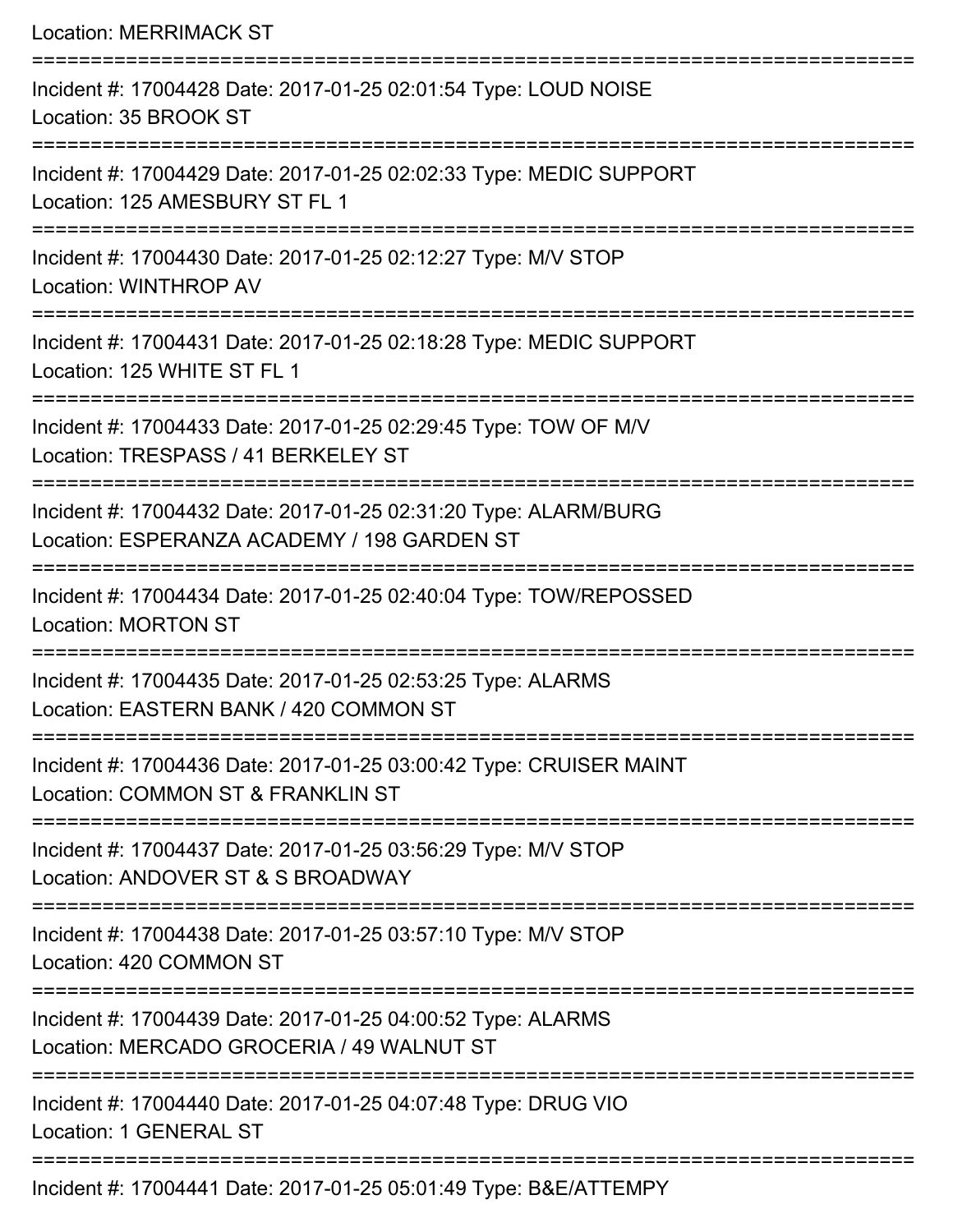| Incident #: 17004442 Date: 2017-01-25 05:16:29 Type: LARCENY/PAST<br>Location: AMESBURY ST & COMMON ST     |
|------------------------------------------------------------------------------------------------------------|
| Incident #: 17004443 Date: 2017-01-25 06:23:20 Type: ALARMS<br>Location: PORTILLO RESD. / 36 TOWER HILL ST |
| Incident #: 17004444 Date: 2017-01-25 07:06:31 Type: TOW/REC/STOL<br>Location: ALLSTON ST & HIGH ST        |
| Incident #: 17004445 Date: 2017-01-25 07:18:54 Type: M/V STOP<br>Location: 28 BYRON AV                     |
| Incident #: 17004446 Date: 2017-01-25 07:24:11 Type: TOW/REPOSSED<br>Location: 275 ANDOVER ST              |
| Incident #: 17004447 Date: 2017-01-25 07:31:16 Type: M/V STOP<br>Location: 29 AMES ST                      |
| Incident #: 17004448 Date: 2017-01-25 07:44:41 Type: M/V STOP<br>Location: AMES ST & LOWELL ST             |
| Incident #: 17004449 Date: 2017-01-25 07:46:27 Type: M/V STOP<br>Location: LOWELL ST & LOWELL TER          |
| Incident #: 17004450 Date: 2017-01-25 07:47:00 Type: ALARMS<br>Location: CABRERA RESD, / 9 TUDOR AV        |
| Incident #: 17004451 Date: 2017-01-25 07:47:23 Type: M/V STOP<br>Location: BROADWAY                        |
| Incident #: 17004453 Date: 2017-01-25 07:49:59 Type: ALARMS<br>Location: MAINSTREAM GLOBAL / 91 GLENN ST   |
| Incident #: 17004452 Date: 2017-01-25 07:50:13 Type: M/V STOP<br><b>Location: FALLS BRIDGE</b>             |
| Incident #: 17004454 Date: 2017-01-25 08:04:53 Type: AUTO ACC/NO PI<br>Location: BROADWAY & WATER ST       |
| Incident #: 17004455 Date: 2017-01-25 08:41:35 Type: 209A/SERVE                                            |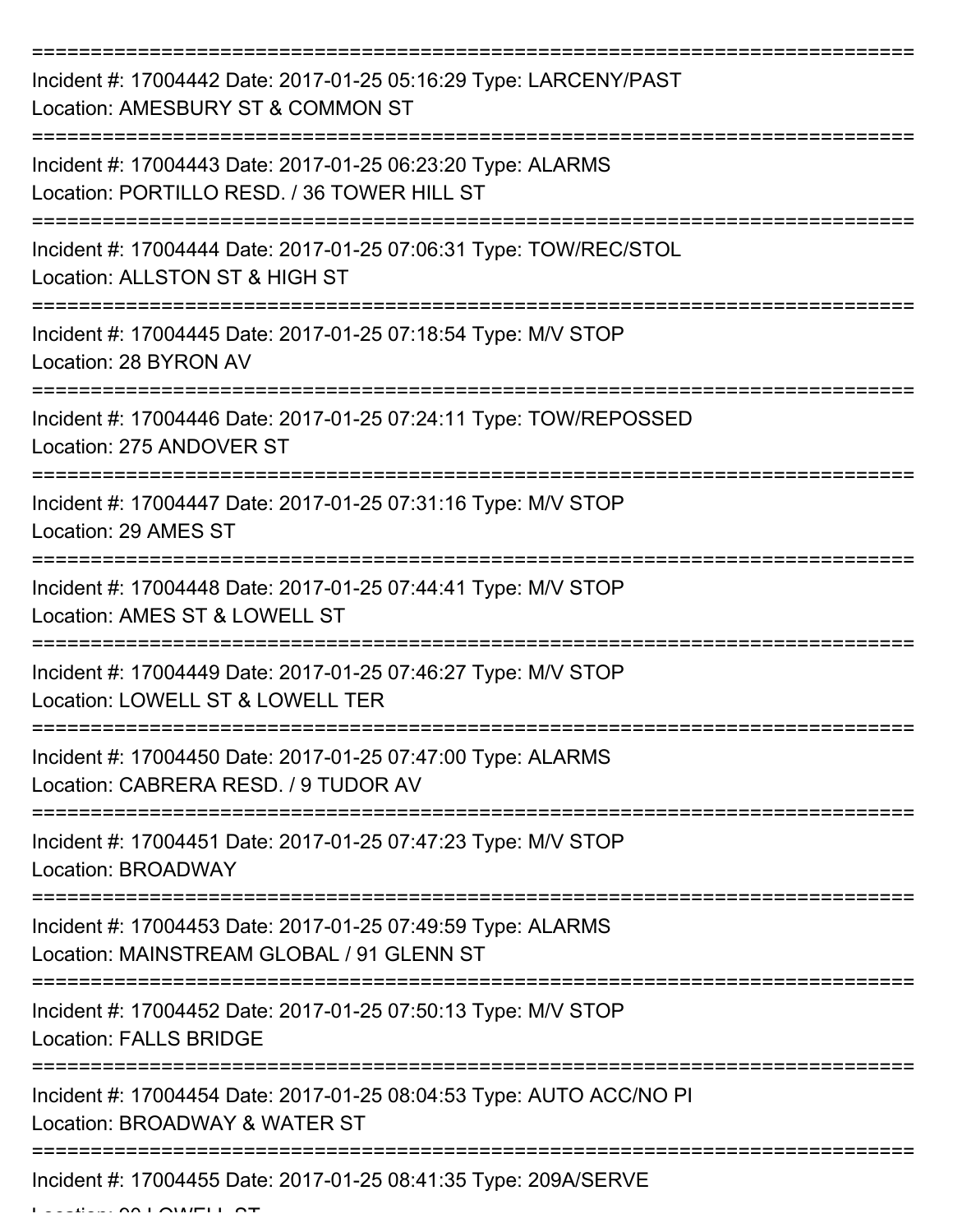| Incident #: 17004456 Date: 2017-01-25 08:42:28 Type: 209A/SERVE<br>Location: 90 LOWELL ST     |
|-----------------------------------------------------------------------------------------------|
| Incident #: 17004457 Date: 2017-01-25 08:43:21 Type: 209A/SERVE<br>Location: 90 LOWELL ST     |
| Incident #: 17004458 Date: 2017-01-25 08:44:14 Type: 209A/SERVE<br>Location: 90 LOWELL ST     |
| Incident #: 17004459 Date: 2017-01-25 08:45:11 Type: 209A/SERVE<br>Location: 6 SCHOOL ST      |
| Incident #: 17004460 Date: 2017-01-25 08:45:59 Type: 209A/SERVE<br>Location: 90 LOWELL ST     |
| Incident #: 17004461 Date: 2017-01-25 08:46:54 Type: 209A/SERVE<br>Location: 90 LOWELL ST     |
| Incident #: 17004462 Date: 2017-01-25 08:47:45 Type: 209A/SERVE<br>Location: 90 LOWELL ST     |
| Incident #: 17004463 Date: 2017-01-25 08:54:22 Type: UNATENEDCHILD<br>Location: 25 MARSTON ST |
| Incident #: 17004464 Date: 2017-01-25 08:57:41 Type: 209A/SERVE<br>Location: 90 LOWELL ST     |
| Incident #: 17004465 Date: 2017-01-25 08:58:48 Type: 209A/SERVE<br>Location: 520 BROADWAY     |
| Incident #: 17004466 Date: 2017-01-25 09:17:13 Type: SEX OFFENDER<br>Location: 66 UTAH ST.    |
| Incident #: 17004467 Date: 2017-01-25 09:17:54 Type: KEEP PEACE<br>Location: 65 WOODLAND ST   |
| Incident #: 17004468 Date: 2017-01-25 09:19:32 Type: SEX OFFENDER<br>Location: 66 UTAH        |
| Incident #: 17004469 Date: 2017-01-25 09:20:48 Type: INVESTIGATION                            |

Location: 66 ELITAIN ST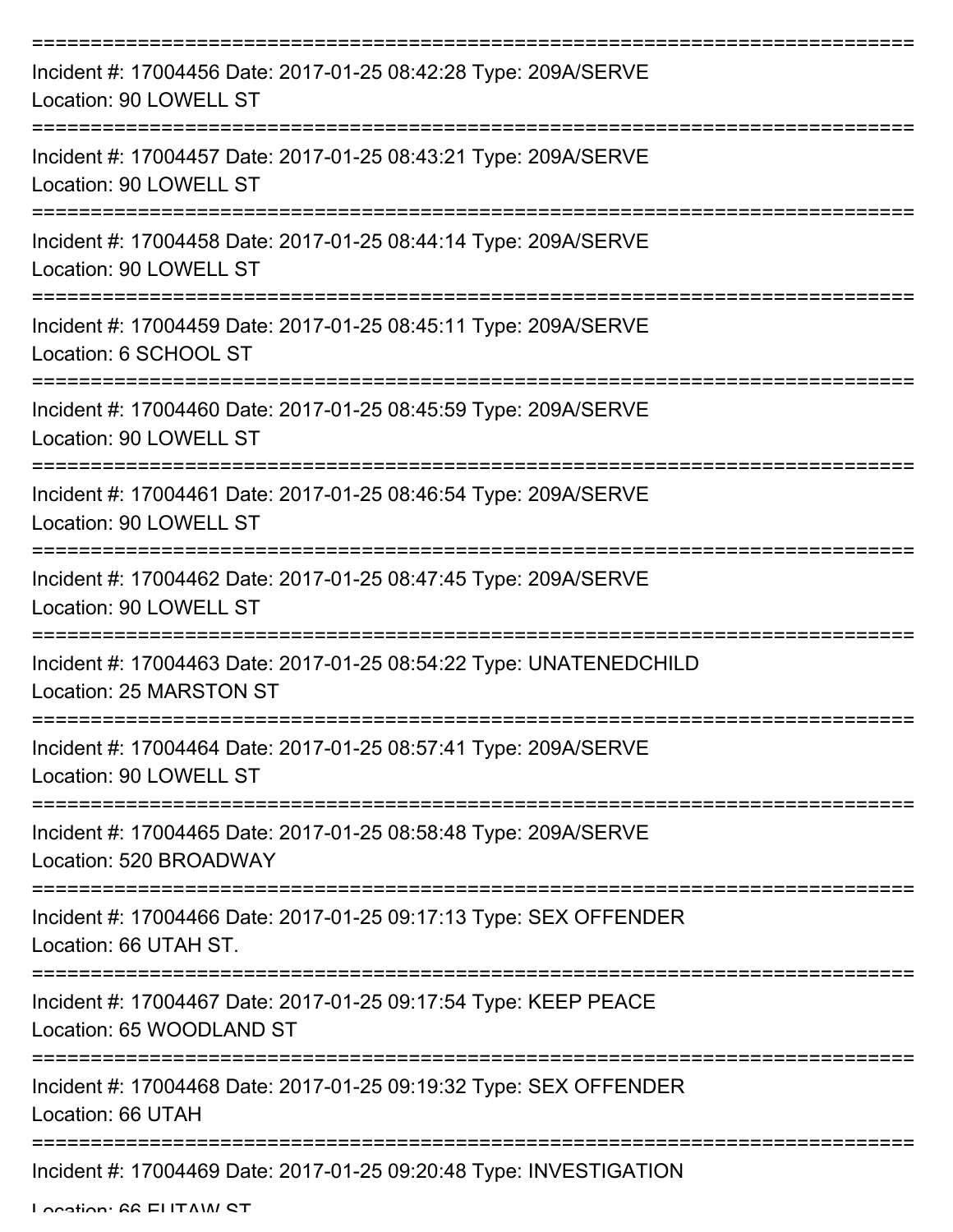| Incident #: 17004470 Date: 2017-01-25 09:26:35 Type: TOW OF M/V<br>Location: APPLETON ST & METHUEN ST                |
|----------------------------------------------------------------------------------------------------------------------|
| Incident #: 17004471 Date: 2017-01-25 09:27:32 Type: AUTO ACC/NO PI<br>Location: HAVERHILL ST & JACKSON ST           |
| Incident #: 17004472 Date: 2017-01-25 09:32:57 Type: CK WELL BEING<br>Location: 247 FARNHAM ST                       |
| Incident #: 17004473 Date: 2017-01-25 09:38:35 Type: THREATS<br>Location: 145 FRANKLIN ST                            |
| Incident #: 17004474 Date: 2017-01-25 09:40:14 Type: M/V STOP<br>Location: 39 LORING ST                              |
| Incident #: 17004475 Date: 2017-01-25 09:41:10 Type: 209A/SERVE<br>Location: 33 JUNIPER ST                           |
| Incident #: 17004476 Date: 2017-01-25 09:45:38 Type: ALARM/BURG<br>Location: CRICKET WIRELESS / 205 BROADWAY #UNIT 3 |
| Incident #: 17004477 Date: 2017-01-25 09:56:01 Type: M/V STOP<br>Location: 71 MARKET ST                              |
| Incident #: 17004478 Date: 2017-01-25 10:00:23 Type: KEEP PEACE<br>Location: 667 ESSEX ST<br>----------------        |
| Incident #: 17004479 Date: 2017-01-25 10:14:45 Type: DISTURBANCE<br>Location: MCDONALDS / 50 BROADWAY                |
| Incident #: 17004480 Date: 2017-01-25 10:19:18 Type: M/V STOP<br>Location: MERRIMACK ST & S BROADWAY                 |
| Incident #: 17004481 Date: 2017-01-25 10:21:15 Type: BUILDING CHK<br>Location: 154 JACKSON ST                        |
| Incident #: 17004482 Date: 2017-01-25 10:21:32 Type: 209A/SERVE<br>Location: 20 SAUNDERS ST                          |
| Incident #: 17004483 Date: 2017-01-25 10:23:50 Type: M/V STOP<br>Location: ESSEX ST & MARGIN ST                      |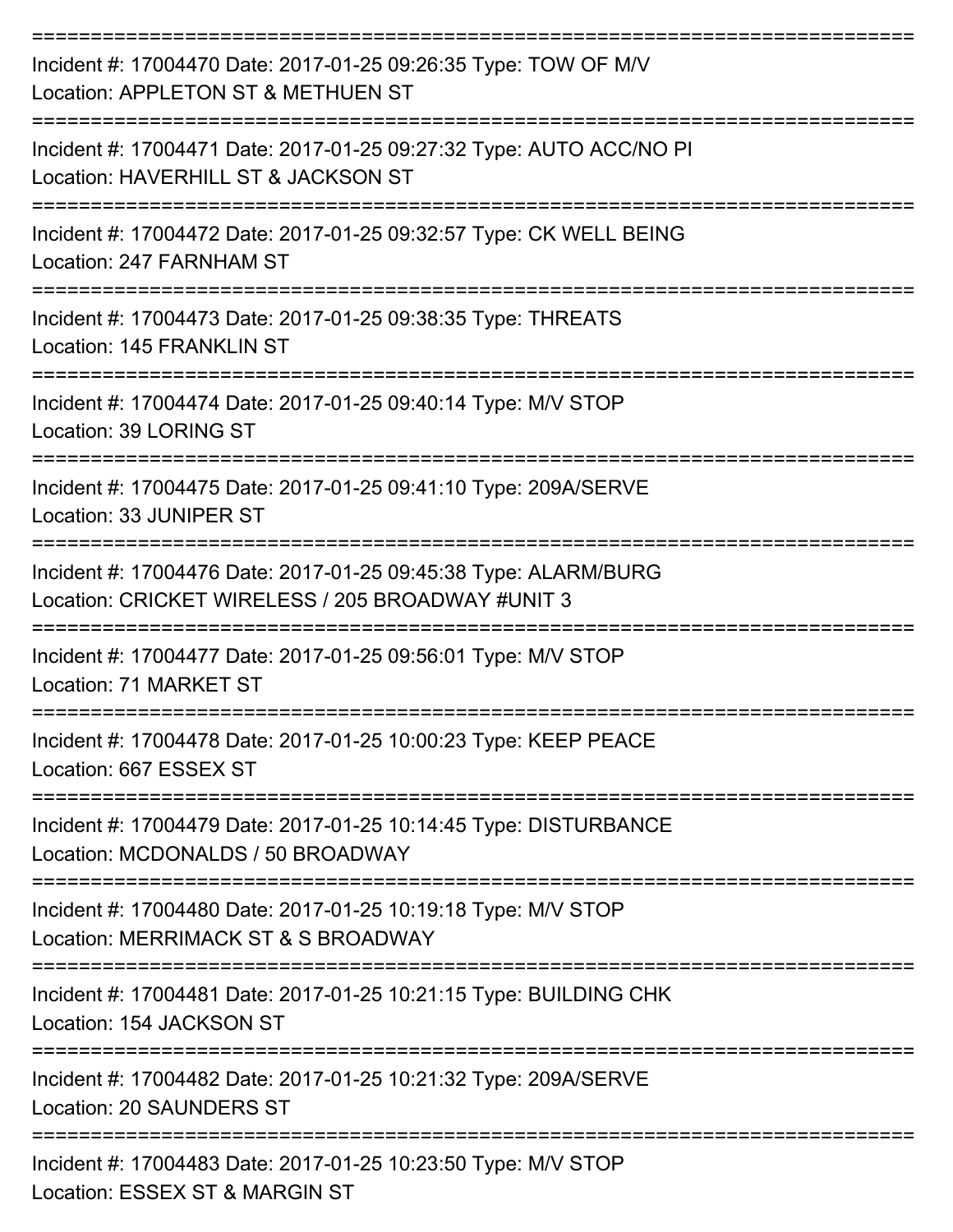| Incident #: 17004484 Date: 2017-01-25 10:24:36 Type: INVESTIGATION<br>Location: 380 ELM ST #9                                                                                   |
|---------------------------------------------------------------------------------------------------------------------------------------------------------------------------------|
| :=========================<br>Incident #: 17004485 Date: 2017-01-25 10:25:19 Type: 209A/VIOLATION<br>Location: 2 APPLETON ST                                                    |
| Incident #: 17004486 Date: 2017-01-25 10:40:25 Type: 209A/VIOLATION<br>Location: 183 HAVERHILL ST<br>;====================================<br>:================================ |
| Incident #: 17004487 Date: 2017-01-25 10:46:31 Type: M/V STOP<br>Location: 413 HAMPSHIRE ST                                                                                     |
| Incident #: 17004488 Date: 2017-01-25 11:03:21 Type: WARRANT SERVE<br>Location: 629 HAVERHILL ST<br>-------------------------------                                             |
| Incident #: 17004489 Date: 2017-01-25 11:05:18 Type: M/V STOP<br><b>Location: HAMPSHIRE ST</b>                                                                                  |
| Incident #: 17004490 Date: 2017-01-25 11:06:49 Type: AUTO ACC/NO PI<br>Location: 100 HANCOCK ST                                                                                 |
| Incident #: 17004491 Date: 2017-01-25 11:08:11 Type: INVESTIGATION<br>Location: HAMPSHIRE ST & MYRTLE ST                                                                        |
| Incident #: 17004492 Date: 2017-01-25 11:13:47 Type: CIVIL RT VIOL<br>Location: AMESBURY ST & CANAL ST                                                                          |
| Incident #: 17004493 Date: 2017-01-25 11:28:15 Type: B&E/PAST<br>Location: 333 HOWARD ST #9                                                                                     |
| Incident #: 17004494 Date: 2017-01-25 11:28:29 Type: M/V STOP<br>Location: BROADWAY & HOLLY ST                                                                                  |
| Incident #: 17004495 Date: 2017-01-25 11:30:20 Type: BUILDING CHK<br>Location: 9 WOODLAND CT                                                                                    |
| Incident #: 17004496 Date: 2017-01-25 11:36:45 Type: M/V STOP<br>Location: CAMBRIDGE ST & WINTHROP AV                                                                           |
| Incident #: 17004497 Date: 2017-01-25 11:39:04 Type: M/V STOP<br>Location: BROADWAY & MANCHESTER ST                                                                             |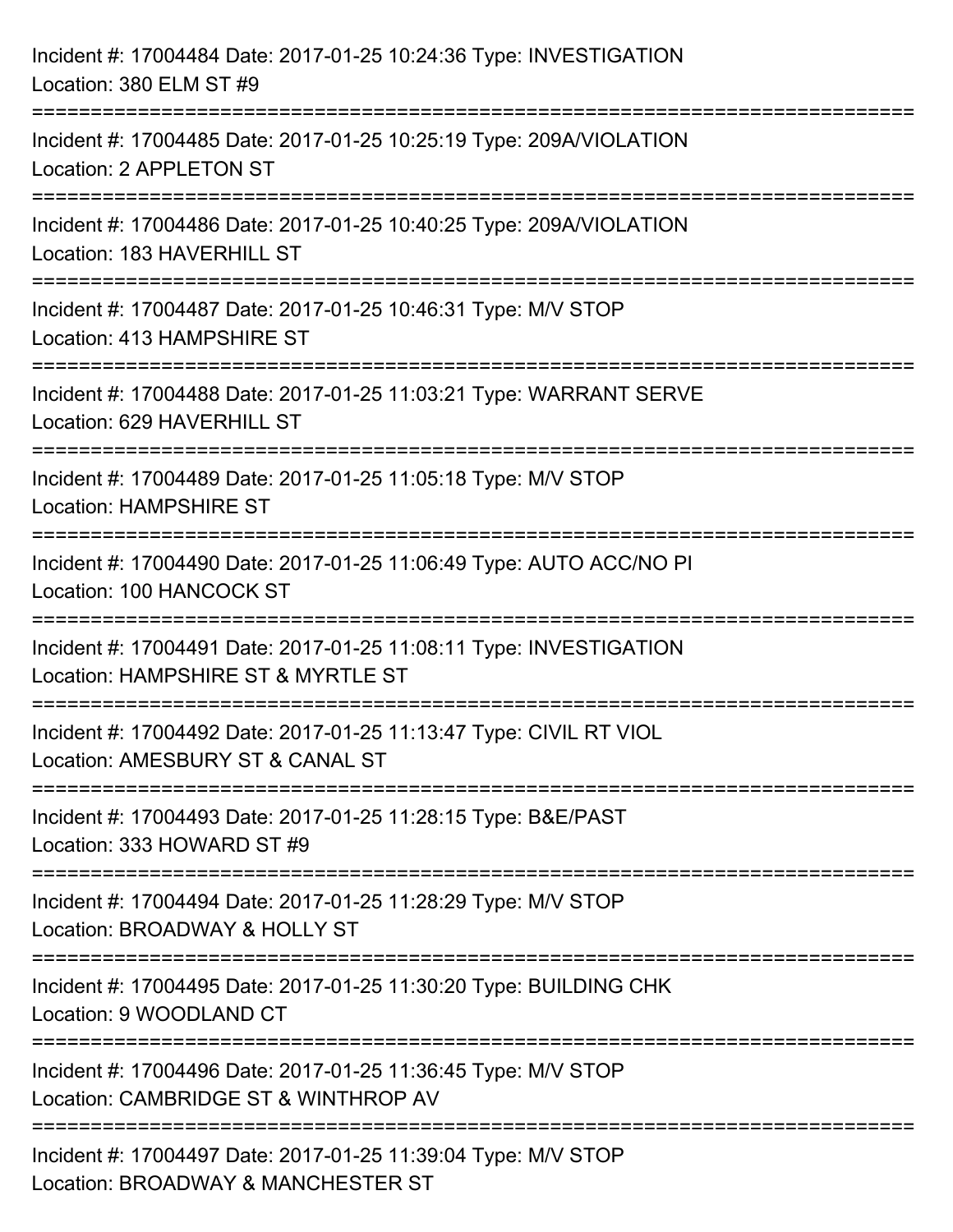| Incident #: 17004498 Date: 2017-01-25 11:41:43 Type: 209A/SERVE<br>Location: 81 DORCHESTER ST                                                  |
|------------------------------------------------------------------------------------------------------------------------------------------------|
| --------------------------------------<br>Incident #: 17004499 Date: 2017-01-25 11:45:15 Type: AUTO ACC/NO PI<br>Location: BROADWAY & ESSEX ST |
| Incident #: 17004500 Date: 2017-01-25 11:46:56 Type: 209A/SERVE<br>Location: 116 DORCHESTER ST<br>:============================                |
| Incident #: 17004501 Date: 2017-01-25 11:49:59 Type: M/V STOP<br>Location: 273 S UNION ST                                                      |
| Incident #: 17004502 Date: 2017-01-25 11:51:17 Type: OFFICER ASSIS<br>Location: AUBURN ST & HAMPSHIRE ST<br>___________________                |
| Incident #: 17004503 Date: 2017-01-25 11:51:25 Type: LARCENY/PAST<br>Location: 198 ESSEX ST #101                                               |
| Incident #: 17004504 Date: 2017-01-25 12:15:32 Type: DRUG VIO<br>Location: 2 INMAN ST                                                          |
| Incident #: 17004505 Date: 2017-01-25 12:22:09 Type: 209A/SERVE<br>Location: 28 BUSWELL ST                                                     |
| Incident #: 17004506 Date: 2017-01-25 12:36:21 Type: 209A/SERVE<br>Location: 429 HOWARD ST<br>---------------                                  |
| Incident #: 17004507 Date: 2017-01-25 12:39:17 Type: M/V STOP<br>Location: HAVERHILL ST & LAWRENCE ST                                          |
| Incident #: 17004508 Date: 2017-01-25 12:41:51 Type: WARRANT SERVE<br>Location: 112 MARSTON ST #209                                            |
| Incident #: 17004509 Date: 2017-01-25 12:45:26 Type: 911 HANG UP<br>Location: CVS PHARMACY / 205 S BROADWAY                                    |
| Incident #: 17004510 Date: 2017-01-25 12:50:31 Type: B&E/PAST<br>Location: 32 EASTON ST                                                        |
| Incident #: 17004511 Date: 2017-01-25 12:52:00 Type: MV/BLOCKING<br>Location: 256 ESSEX ST                                                     |

===========================================================================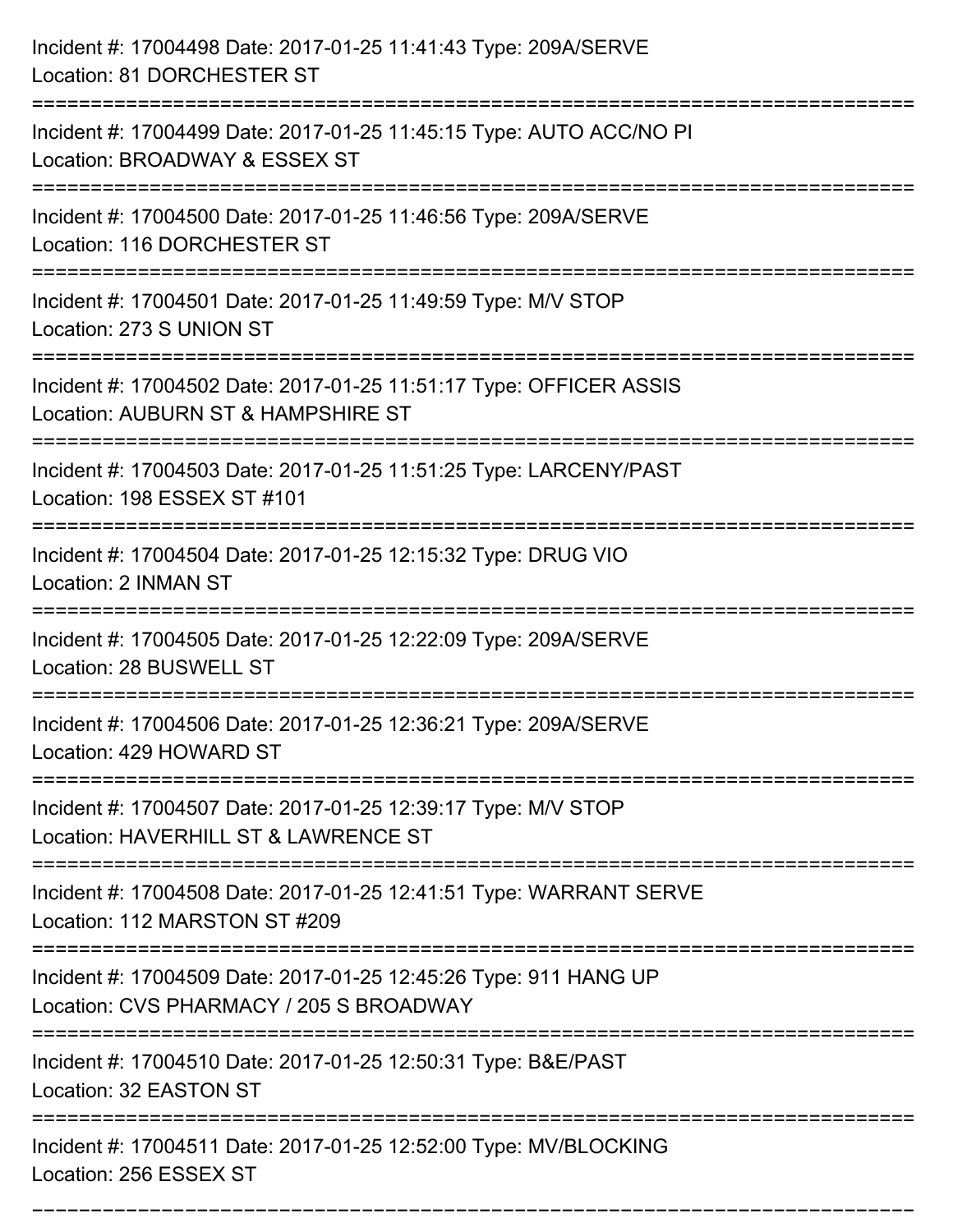| Incident #: 17004512 Date: 2017-01-25 12:53:02 Type: ALARM/HOLD<br>Location: CITY HALL ANNEX / 255 ESSEX ST        |
|--------------------------------------------------------------------------------------------------------------------|
| Incident #: 17004513 Date: 2017-01-25 13:02:22 Type: M/V STOP<br>Location: COMMON ST & NEWBURY ST                  |
| Incident #: 17004514 Date: 2017-01-25 13:15:55 Type: UNWANTEDGUEST<br>Location: 211 MERRIMACK ST #SOUTH TOWER FL 5 |
| Incident #: 17004515 Date: 2017-01-25 13:26:18 Type: 209A/SERVE<br>Location: 9 LAFAYETTE AV                        |
| Incident #: 17004516 Date: 2017-01-25 13:35:58 Type: ABAND MV<br>Location: TOW / 208 BRUCE ST                      |
| Incident #: 17004517 Date: 2017-01-25 13:48:16 Type: AUTO ACC/NO PI<br>Location: 25 MARSTON ST                     |
| Incident #: 17004518 Date: 2017-01-25 13:56:54 Type: ASSSIT OTHER PD<br>Location: 274 E HAVERHILL ST #7            |
| Incident #: 17004519 Date: 2017-01-25 14:05:19 Type: M/V STOP<br>Location: LAWRENCE ST & MAPLE ST                  |
| Incident #: 17004520 Date: 2017-01-25 14:07:43 Type: WARRANT SERVE<br>Location: 7ELEVEN / BROADWAY                 |
| Incident #: 17004521 Date: 2017-01-25 14:14:11 Type: AUTO ACC/NO PI<br>Location: HAVERHILL ST & JACKSON ST         |
| Incident #: 17004522 Date: 2017-01-25 14:17:01 Type: WARRANT SERVE<br>Location: 235 BROADWAY #13                   |
| Incident #: 17004523 Date: 2017-01-25 14:18:49 Type: RECOV/STOL/MV<br>Location: 102 BAILEY ST                      |
| Incident #: 17004524 Date: 2017-01-25 14:34:08 Type: GENERAL SERV<br>Location: 40 LAWRENCE ST                      |
| Incident #: 17004525 Date: 2017-01-25 14:36:23 Type: AUTO ACC/NO PI<br>Location: 45 BROADWAY                       |
|                                                                                                                    |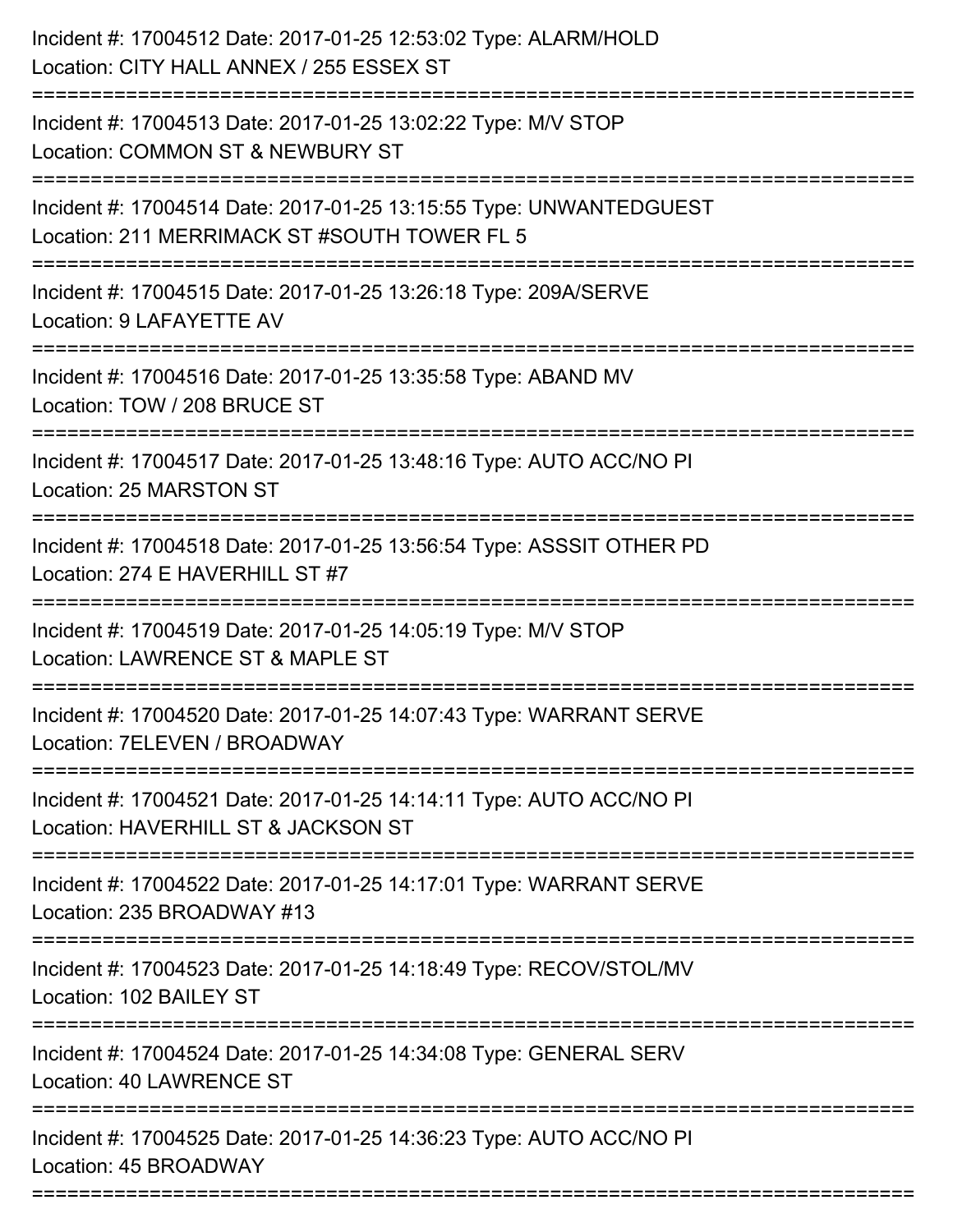Location: BROADWAY & ESSEX ST

| Incident #: 17004527 Date: 2017-01-25 15:02:42 Type: M/V STOP<br>Location: BROADWAY & CONCORD ST                        |
|-------------------------------------------------------------------------------------------------------------------------|
| Incident #: 17004528 Date: 2017-01-25 15:14:04 Type: SUICIDE ATTEMPT<br>Location: PENTUCKETT MEDICAL / 500 MERRIMACK ST |
| Incident #: 17004529 Date: 2017-01-25 15:21:06 Type: M/V STOP<br>Location: BROADWAY & LOWELL ST                         |
| Incident #: 17004530 Date: 2017-01-25 15:27:29 Type: M/V STOP<br>Location: BROADWAY & LOWELL ST                         |
| Incident #: 17004531 Date: 2017-01-25 15:32:13 Type: M/V STOP<br>Location: BROADWAY & LOWELL ST                         |
| Incident #: 17004532 Date: 2017-01-25 15:34:38 Type: M/V STOP<br>Location: DORCHESTER ST & WINTHROP AV                  |
| Incident #: 17004533 Date: 2017-01-25 15:35:39 Type: MEDIC SUPPORT<br>Location: 308 WATER ST FL 1                       |
| Incident #: 17004534 Date: 2017-01-25 15:37:12 Type: M/V STOP<br>Location: 250 MERRIMACK ST                             |
| Incident #: 17004535 Date: 2017-01-25 15:38:51 Type: M/V STOP<br>Location: BROADWAY & CONCORD ST                        |
| Incident #: 17004537 Date: 2017-01-25 15:39:34 Type: THREATS<br>Location: 36 B MAY ST                                   |
| Incident #: 17004536 Date: 2017-01-25 15:40:30 Type: M/V STOP<br>Location: BROADWAY & COMMON ST                         |
| Incident #: 17004538 Date: 2017-01-25 15:42:01 Type: M/V STOP<br>Location: BROADWAY & CONCORD ST                        |
| Incident #: 17004539 Date: 2017-01-25 15:45:34 Type: SUS PERS/MV<br>Location: 47 JEFFERSON ST                           |
|                                                                                                                         |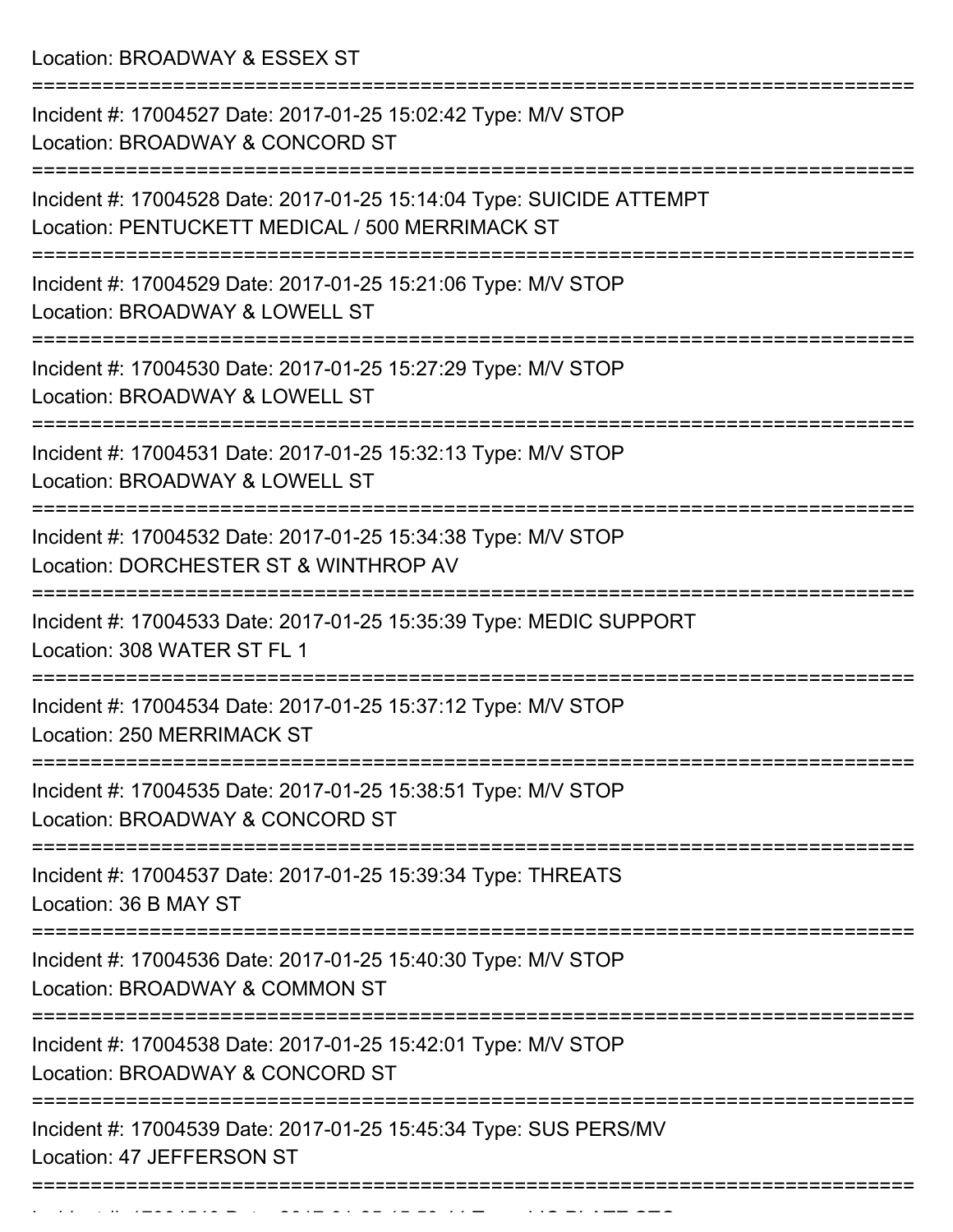Location: 38 ORCHARD ST

| Incident #: 17004541 Date: 2017-01-25 15:56:19 Type: M/V STOP<br>Location: HAVERHILL ST & LAWRENCE ST         |
|---------------------------------------------------------------------------------------------------------------|
| Incident #: 17004543 Date: 2017-01-25 15:58:27 Type: M/V STOP<br>Location: BROADWAY & LOWELL ST               |
| Incident #: 17004542 Date: 2017-01-25 15:58:39 Type: TRESPASSING<br>Location: 178 LAWRENCE ST                 |
| Incident #: 17004544 Date: 2017-01-25 16:01:31 Type: KEEP PEACE<br>Location: 123 ALLSTON ST                   |
| Incident #: 17004545 Date: 2017-01-25 16:04:39 Type: LARCENY/PAST<br><b>Location: CENTRAL BRIDGE</b>          |
| Incident #: 17004546 Date: 2017-01-25 16:07:33 Type: M/V STOP<br>Location: HAVERHILL ST & LAWRENCE ST         |
| Incident #: 17004547 Date: 2017-01-25 16:13:09 Type: M/V STOP<br>Location: HAMPSHIRE ST & VALLEY ST           |
| Incident #: 17004548 Date: 2017-01-25 16:14:47 Type: M/V STOP<br>Location: BROADWAY & LOWELL ST               |
| Incident #: 17004549 Date: 2017-01-25 16:16:58 Type: M/V STOP<br>Location: 40 LAWRENCE ST<br>---------------- |
| Incident #: 17004550 Date: 2017-01-25 16:17:41 Type: M/V STOP<br>Location: BROADWAY & HAVERHILL ST            |
| Incident #: 17004551 Date: 2017-01-25 16:18:47 Type: M/V STOP<br>Location: 109 LAWRENCE ST                    |
| Incident #: 17004552 Date: 2017-01-25 16:21:47 Type: M/V STOP<br>Location: BROADWAY & CONCORD ST              |
| Incident #: 17004553 Date: 2017-01-25 16:25:07 Type: FIGHT<br>Location: 255 FARNHAM ST                        |
|                                                                                                               |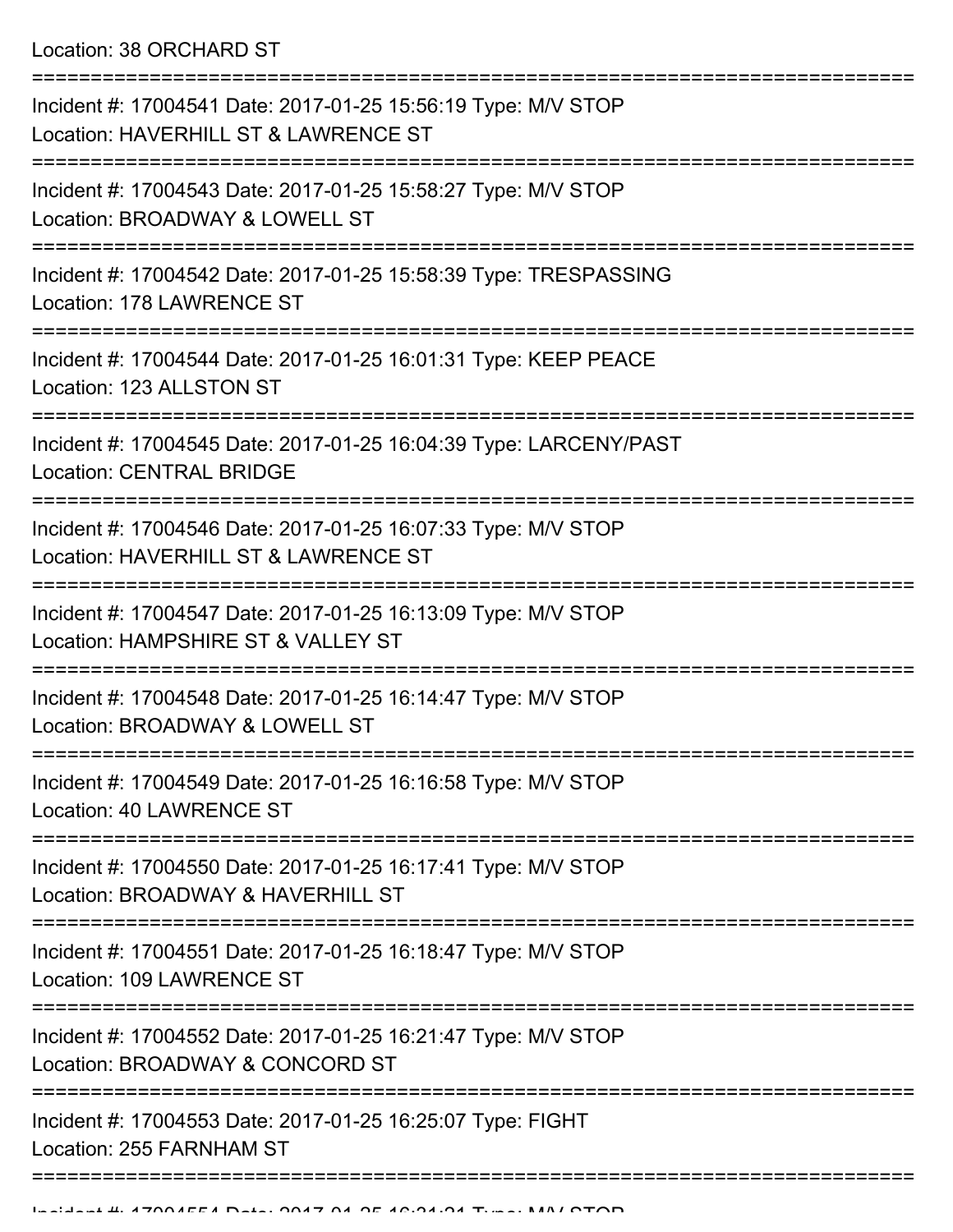## Location: HAMPSHIRE ST

| Incident #: 17004555 Date: 2017-01-25 16:33:42 Type: M/V STOP<br>Location: BROADWAY & LOWELL ST             |
|-------------------------------------------------------------------------------------------------------------|
| Incident #: 17004556 Date: 2017-01-25 16:36:17 Type: M/V STOP<br>Location: MANCHESTER ST & WEST ST          |
| Incident #: 17004557 Date: 2017-01-25 16:38:29 Type: M/V STOP<br>Location: BRADFORD ST & BROADWAY           |
| Incident #: 17004558 Date: 2017-01-25 16:39:07 Type: M/V STOP<br>Location: HAMPSHIRE ST & LOWELL ST         |
| Incident #: 17004559 Date: 2017-01-25 16:39:49 Type: MEDIC SUPPORT<br>Location: CVS PHARMACY / 266 BROADWAY |
| Incident #: 17004560 Date: 2017-01-25 16:41:33 Type: M/V STOP<br>Location: BROADWAY & MANCHESTER ST         |
| Incident #: 17004561 Date: 2017-01-25 16:42:49 Type: M/V STOP<br>Location: DAISY ST & HOLLY ST              |
| Incident #: 17004562 Date: 2017-01-25 16:46:58 Type: M/V STOP<br>Location: BROADWAY & PARK ST               |
| Incident #: 17004563 Date: 2017-01-25 16:47:56 Type: ALARM/BURG<br>Location: ZANG RESD. / 93 BOWDOIN ST     |
| Incident #: 17004564 Date: 2017-01-25 16:48:14 Type: M/V STOP<br>Location: BROADWAY & CONCORD ST            |
| Incident #: 17004565 Date: 2017-01-25 16:48:53 Type: M/V STOP<br>Location: 2VH583 / 26 BENNINGTON ST        |
| Incident #: 17004566 Date: 2017-01-25 16:50:46 Type: UNWANTEDGUEST<br>Location: WENDY'S / 99 WINTHROP AV    |
| Incident #: 17004567 Date: 2017-01-25 16:50:54 Type: M/V STOP<br><b>Location: HOLLY ST</b>                  |
| Incident #: 17004568 Date: 2017-01-25 16:57:28 Type: DOMESTIC/PROG                                          |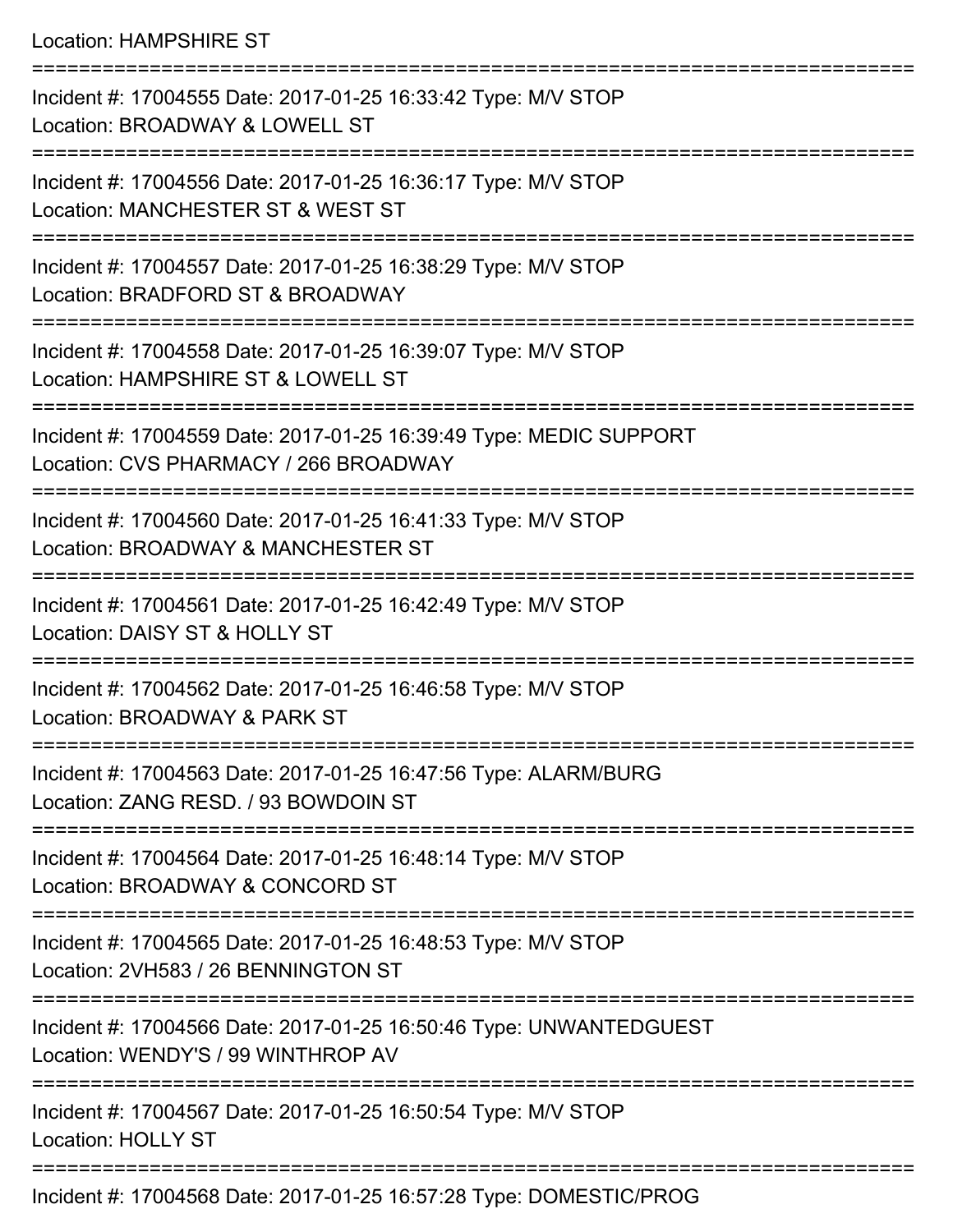| Incident #: 17004569 Date: 2017-01-25 16:58:18 Type: M/V STOP<br>Location: 194 LAWRENCE ST                    |
|---------------------------------------------------------------------------------------------------------------|
| Incident #: 17004570 Date: 2017-01-25 17:01:21 Type: M/V STOP<br><b>Location: SARATOGA ST</b>                 |
| Incident #: 17004571 Date: 2017-01-25 17:02:39 Type: ALARM/BURG<br>Location: WHITE STREET PAINT / 15 BROADWAY |
| Incident #: 17004572 Date: 2017-01-25 17:14:03 Type: M/V STOP<br>Location: BROADWAY & CONCORD ST              |
| Incident #: 17004573 Date: 2017-01-25 17:14:55 Type: M/V STOP<br>Location: BIRCH ST & STEARNS AV              |
| Incident #: 17004574 Date: 2017-01-25 17:15:39 Type: M/V STOP<br>Location: 53 BENNINGTON ST                   |
| Incident #: 17004575 Date: 2017-01-25 17:25:56 Type: M/V STOP<br>Location: BROADWAY & HAVERHILL ST            |
| Incident #: 17004576 Date: 2017-01-25 17:26:27 Type: M/V STOP<br>Location: BRADFORD ST & BROADWAY             |
| Incident #: 17004577 Date: 2017-01-25 17:26:55 Type: M/V STOP<br>Location: LAWRENCE ST & SARATOGA ST          |
| Incident #: 17004578 Date: 2017-01-25 17:27:58 Type: M/V STOP<br>Location: 284 LAWRENCE ST                    |
| Incident #: 17004579 Date: 2017-01-25 17:28:29 Type: M/V STOP<br>Location: S BROADWAY & SALEM ST              |
| Incident #: 17004580 Date: 2017-01-25 17:29:13 Type: M/V STOP<br>Location: FRANKLIN ST & HAVERHILL ST         |
| Incident #: 17004581 Date: 2017-01-25 17:30:59 Type: M/V STOP<br>Location: MARKET ST & PARKER ST              |
| Incident #: 17004582 Date: 2017-01-25 17:32:40 Type: M/V STOP                                                 |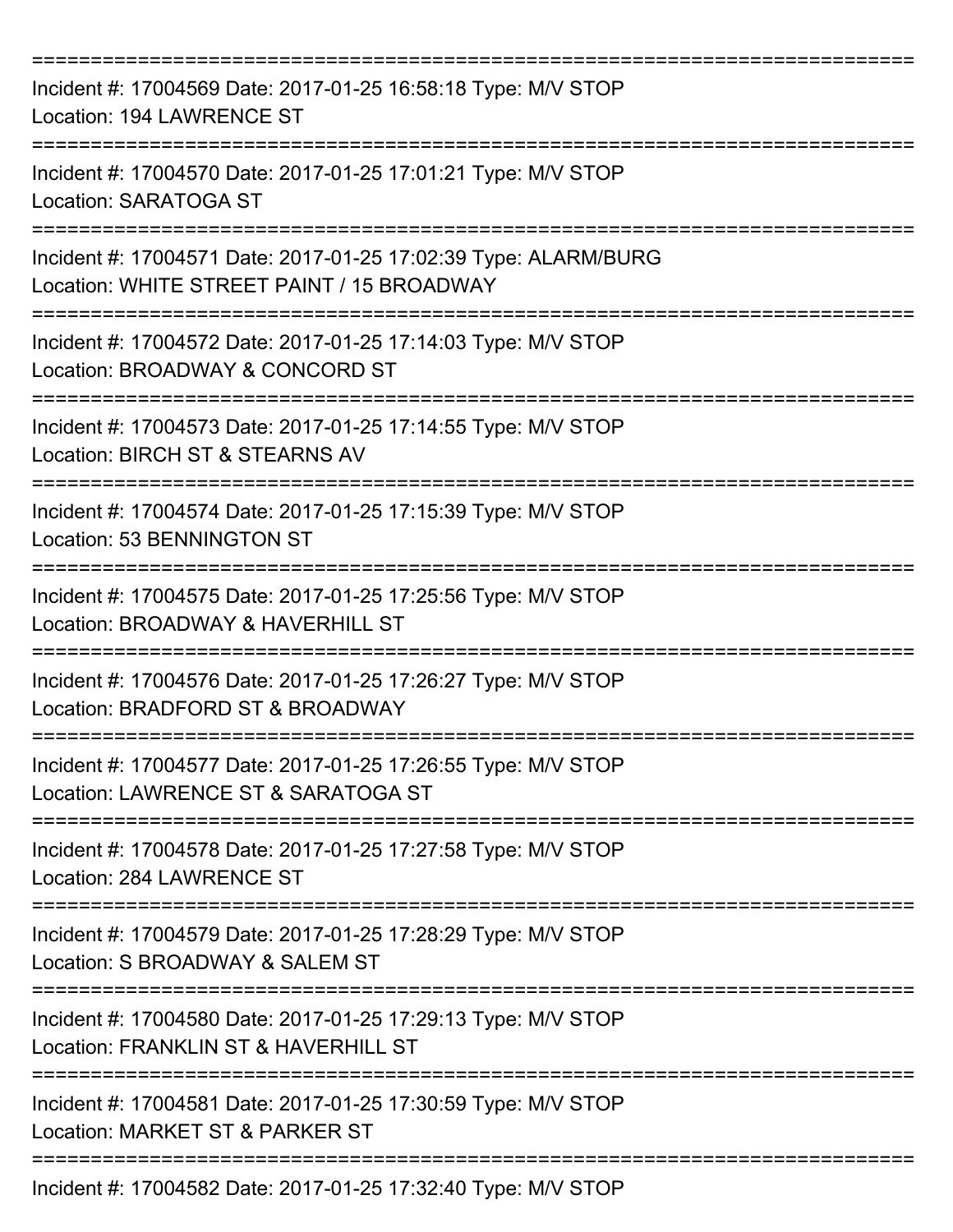| Incident #: 17004583 Date: 2017-01-25 17:34:12 Type: M/V STOP<br>Location: COMMON ST & LAWRENCE ST   |
|------------------------------------------------------------------------------------------------------|
| Incident #: 17004584 Date: 2017-01-25 17:34:37 Type: M/V STOP<br>Location: 433 MT VERNON ST          |
| Incident #: 17004585 Date: 2017-01-25 17:35:18 Type: M/V STOP<br>Location: BROADWAY & VALLEY ST      |
| Incident #: 17004586 Date: 2017-01-25 17:36:59 Type: DISTURBANCE<br>Location: 581 ANDOVER ST         |
| Incident #: 17004587 Date: 2017-01-25 17:37:29 Type: M/V STOP<br><b>Location: CENTRAL BRIDGE</b>     |
| Incident #: 17004588 Date: 2017-01-25 17:38:09 Type: GENERAL SERV<br>Location: 200 COMMON ST         |
| Incident #: 17004589 Date: 2017-01-25 17:39:44 Type: M/V STOP<br>Location: KENNETH ST & S BROADWAY   |
| Incident #: 17004590 Date: 2017-01-25 17:41:02 Type: M/V STOP<br>Location: FRANKLIN ST & LOWELL ST   |
| Incident #: 17004591 Date: 2017-01-25 17:41:25 Type: M/V STOP<br>Location: DRACUT ST & S BROADWAY    |
| Incident #: 17004592 Date: 2017-01-25 17:41:50 Type: M/V STOP<br>Location: ANDOVER ST & SHEPARD ST   |
| Incident #: 17004593 Date: 2017-01-25 17:43:32 Type: M/V STOP<br>Location: MT VERNON ST & S BROADWAY |
| Incident #: 17004594 Date: 2017-01-25 17:46:33 Type: M/V STOP<br>Location: 342 BROADWAY              |
| Incident #: 17004595 Date: 2017-01-25 17:47:14 Type: M/V STOP<br>Location: MT VERNON ST & S BROADWAY |
| Incident #: 17004596 Date: 2017-01-25 17:48:23 Type: M/V STOP<br>$\blacksquare$                      |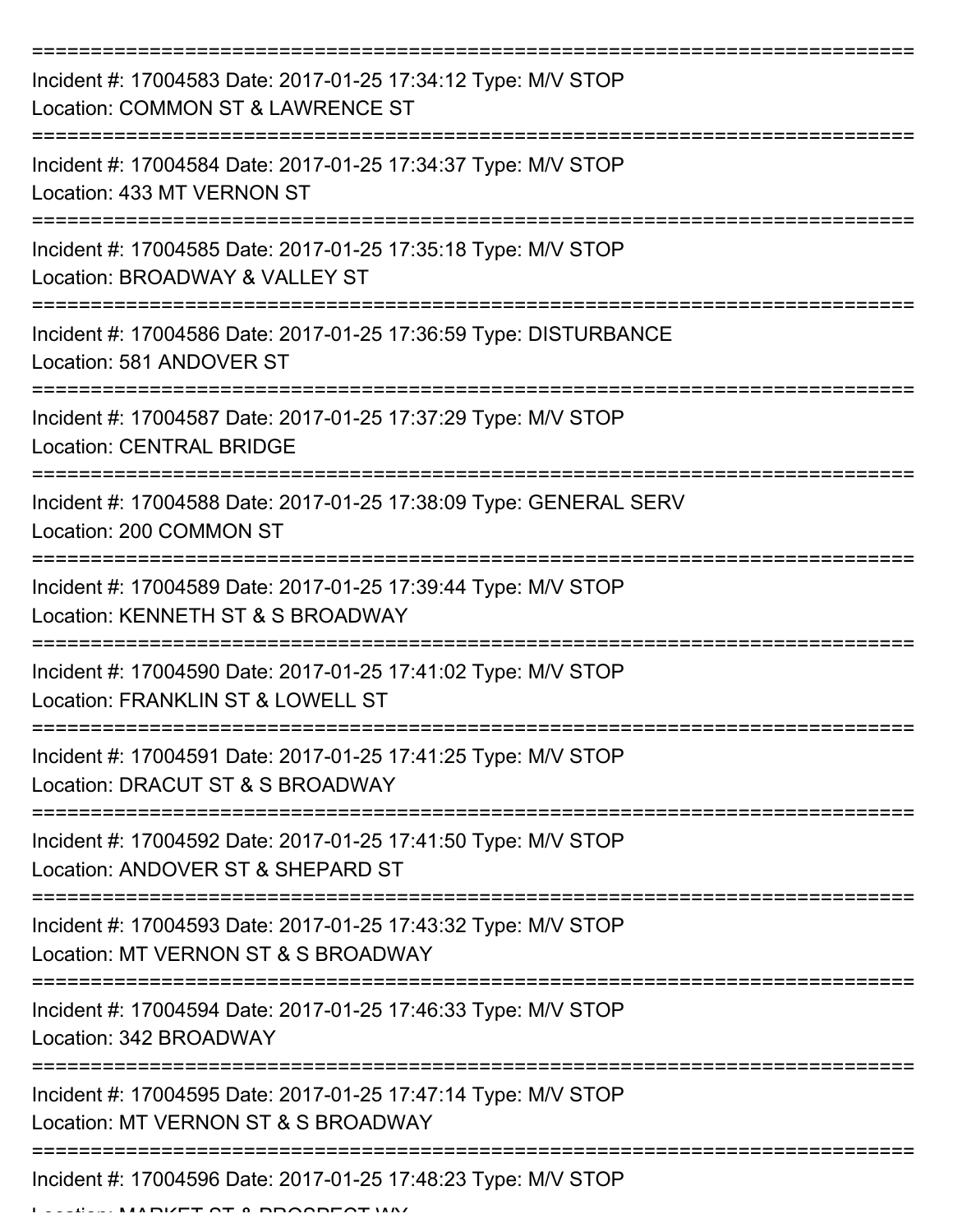| Incident #: 17004597 Date: 2017-01-25 17:50:33 Type: WARRANT SERVE<br>Location: 80 HAVERHILL ST         |
|---------------------------------------------------------------------------------------------------------|
| Incident #: 17004598 Date: 2017-01-25 17:51:30 Type: M/V STOP<br>Location: MERRIMACK ST & S UNION ST    |
| Incident #: 17004599 Date: 2017-01-25 17:52:39 Type: M/V STOP<br>Location: BROADWAY & CANAL ST          |
| Incident #: 17004600 Date: 2017-01-25 17:53:11 Type: M/V STOP<br>Location: BURLINGTON ST & MT VERNON ST |
| Incident #: 17004601 Date: 2017-01-25 17:57:00 Type: M/V STOP<br>Location: S BROADWAY & SHATTUCK ST     |
| Incident #: 17004602 Date: 2017-01-25 18:01:03 Type: M/V STOP<br>Location: BROADWAY & CONCORD ST        |
| Incident #: 17004603 Date: 2017-01-25 18:01:32 Type: M/V STOP<br>Location: MADISON ST & MT VERNON ST    |
| Incident #: 17004604 Date: 2017-01-25 18:01:50 Type: M/V STOP<br>Location: HAVERHILL ST & LAWRENCE ST   |
| Incident #: 17004605 Date: 2017-01-25 18:02:48 Type: M/V STOP<br>Location: FRANKLIN ST & HAVERHILL ST   |
| Incident #: 17004606 Date: 2017-01-25 18:03:12 Type: M/V STOP<br>Location: 2 LENOX CIR                  |
| Incident #: 17004607 Date: 2017-01-25 18:04:29 Type: M/V STOP<br>Location: 342 BROADWAY                 |
| Incident #: 17004608 Date: 2017-01-25 18:08:04 Type: M/V STOP<br>Location: BROOKFIELD ST & DRACUT ST    |
| Incident #: 17004609 Date: 2017-01-25 18:08:25 Type: M/V STOP<br>Location: 354 BROADWAY                 |
| Incident #: 17004610 Date: 2017-01-25 18:13:00 Type: M/V STOP                                           |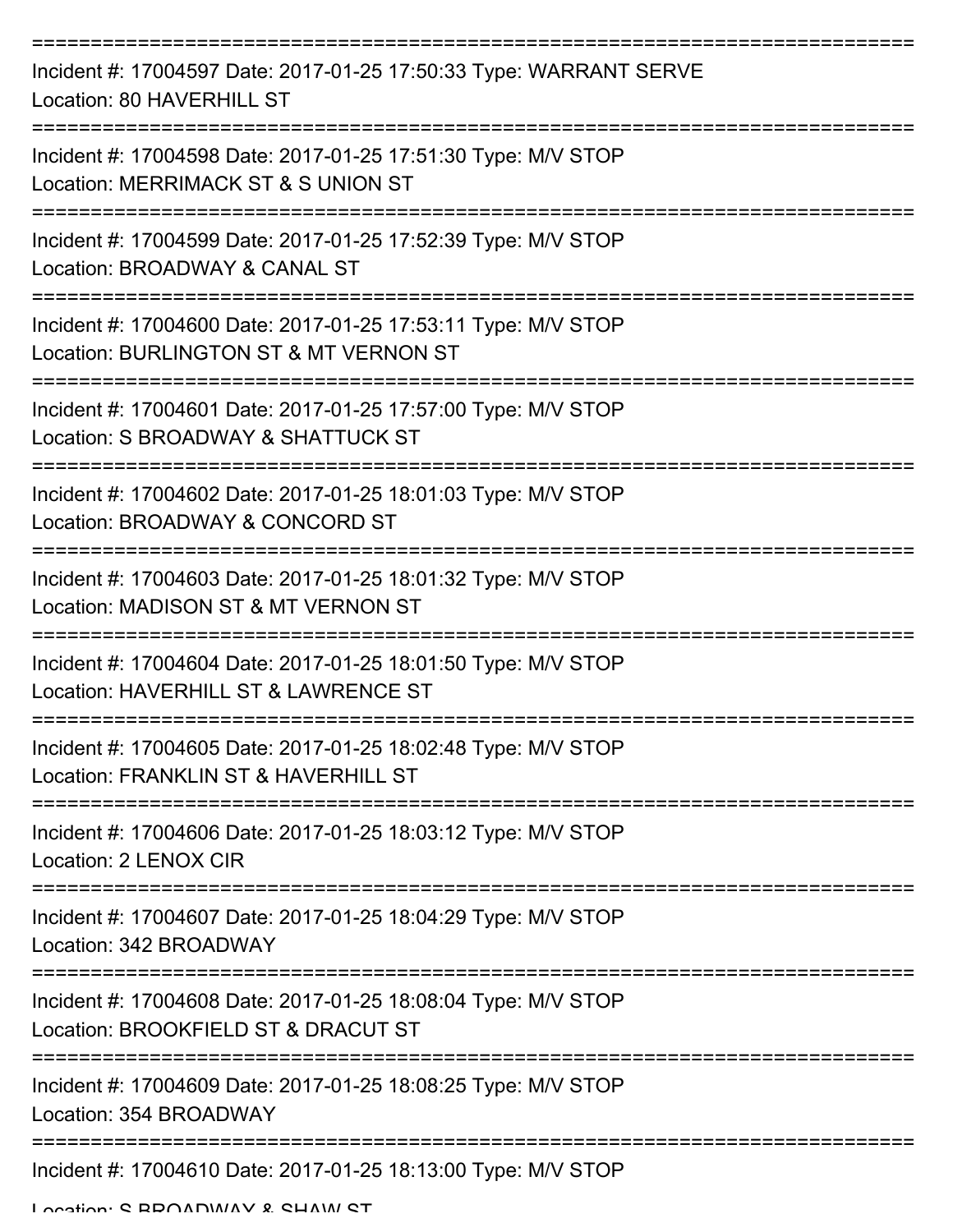| Incident #: 17004611 Date: 2017-01-25 18:16:31 Type: M/V STOP<br>Location: AMESBURY ST & COMMON ST    |
|-------------------------------------------------------------------------------------------------------|
| Incident #: 17004612 Date: 2017-01-25 18:18:56 Type: M/V STOP<br>Location: ANDOVER ST & BLANCHARD ST  |
| Incident #: 17004613 Date: 2017-01-25 18:19:33 Type: INVEST CONT<br>Location: 599 ANDOVER ST          |
| Incident #: 17004614 Date: 2017-01-25 18:20:42 Type: M/V STOP<br>Location: 525 ANDOVER ST             |
| Incident #: 17004615 Date: 2017-01-25 18:22:07 Type: M/V STOP<br>Location: 210 LAWRENCE ST            |
| Incident #: 17004616 Date: 2017-01-25 18:28:01 Type: M/V STOP<br>Location: HAWLEY ST & S BROADWAY     |
| Incident #: 17004617 Date: 2017-01-25 18:28:26 Type: M/V STOP<br>Location: BROADWAY & VALLEY ST       |
| Incident #: 17004618 Date: 2017-01-25 18:32:31 Type: M/V STOP<br>Location: 157 LAWRENCE ST            |
| Incident #: 17004619 Date: 2017-01-25 18:33:44 Type: M/V STOP<br>Location: DORCHESTER ST & S UNION ST |
| Incident #: 17004620 Date: 2017-01-25 18:35:16 Type: UNWANTEDGUEST<br>Location: 19 WINTER ST          |
| Incident #: 17004621 Date: 2017-01-25 18:36:33 Type: M/V STOP<br>Location: LAWRENCE ST & PARK ST      |
| Incident #: 17004622 Date: 2017-01-25 18:37:36 Type: INVEST CONT<br>Location: 29 BOWDOIN ST           |
| Incident #: 17004623 Date: 2017-01-25 18:37:57 Type: M/V STOP<br>Location: INMAN ST & S BROADWAY      |
| Incident #: 17004624 Date: 2017-01-25 18:39:17 Type: M/V STOP<br>Location: BAY STATE RD & WATER ST    |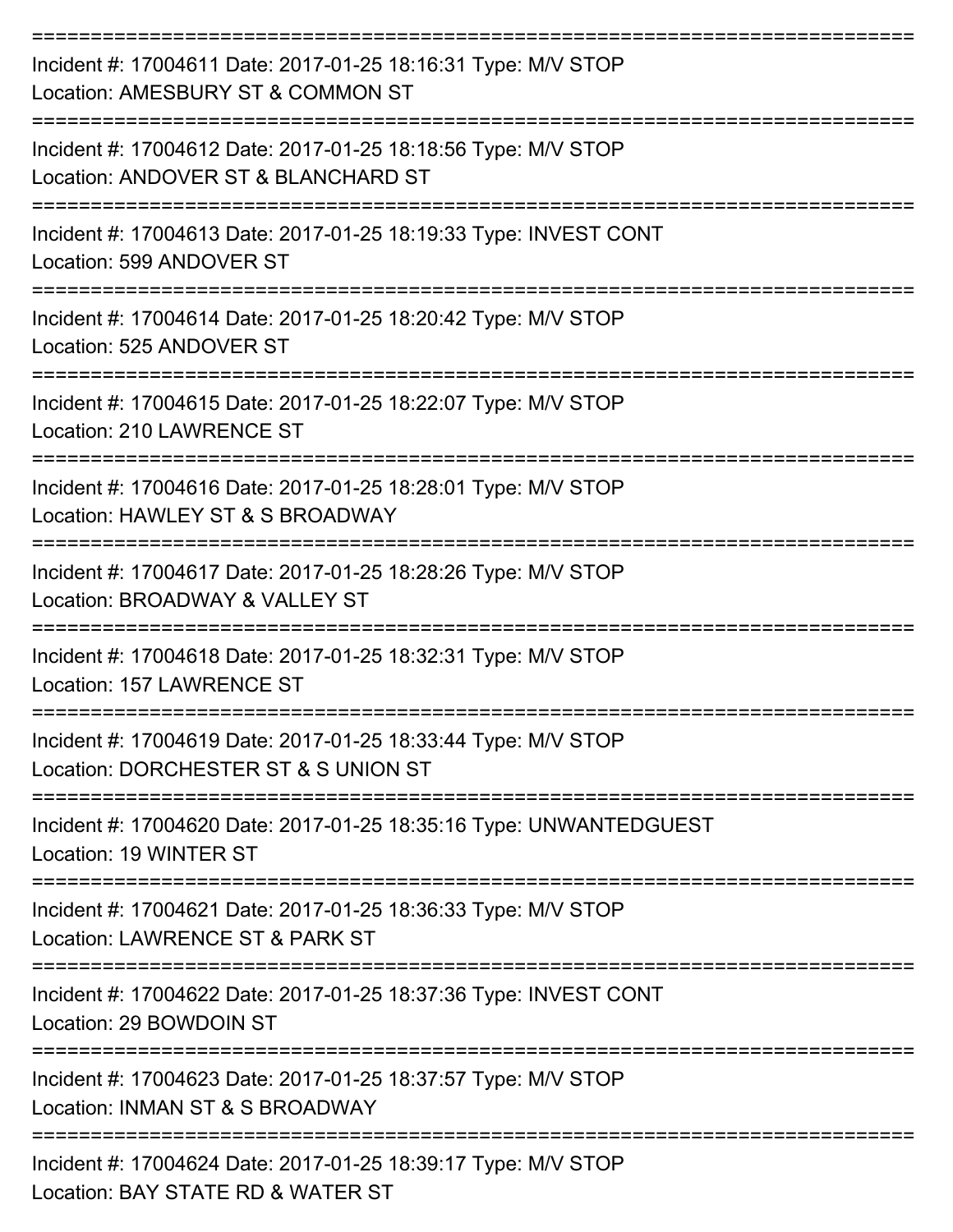| Incident #: 17004625 Date: 2017-01-25 18:40:06 Type: M/V STOP<br><b>Location: CHICKERING ST</b>                                 |
|---------------------------------------------------------------------------------------------------------------------------------|
| Incident #: 17004626 Date: 2017-01-25 18:43:58 Type: MV/BLOCKING<br>Location: 374 AMES ST                                       |
| Incident #: 17004627 Date: 2017-01-25 18:45:10 Type: M/V STOP<br>Location: 89 FARLEY ST<br>==============================       |
| Incident #: 17004628 Date: 2017-01-25 18:49:32 Type: M/V STOP<br>Location: GILBERT ST & S BROADWAY<br>========================= |
| Incident #: 17004629 Date: 2017-01-25 18:50:22 Type: LARCENY/PAST<br>Location: 277 SALEM ST                                     |
| Incident #: 17004630 Date: 2017-01-25 18:52:39 Type: M/V STOP<br>Location: BOYD ST & S BROADWAY                                 |
| Incident #: 17004631 Date: 2017-01-25 19:02:04 Type: M/V STOP<br><b>Location: 40 LAWRENCE ST</b>                                |
| Incident #: 17004632 Date: 2017-01-25 19:13:44 Type: M/V STOP<br>Location: GROTON ST & S BROADWAY                               |
| Incident #: 17004633 Date: 2017-01-25 19:30:43 Type: M/V STOP<br><b>Location: PLEASANT TER</b>                                  |
| Incident #: 17004634 Date: 2017-01-25 19:42:12 Type: SUS PERS/MV<br>Location: 217 E HAVERHILL ST                                |
| Incident #: 17004635 Date: 2017-01-25 19:42:41 Type: M/V STOP<br>Location: 360 MERRIMACK ST                                     |
| Incident #: 17004636 Date: 2017-01-25 19:51:09 Type: M/V STOP<br>Location: 360 MERRIMACK ST                                     |
| Incident #: 17004637 Date: 2017-01-25 19:58:27 Type: INVEST CONT<br>Location: 1 FOREST ST                                       |
| Incident #: 17004638 Date: 2017-01-25 20:06:48 Type: 209A/VIOLATION<br>Location: 137 WARWICK ST                                 |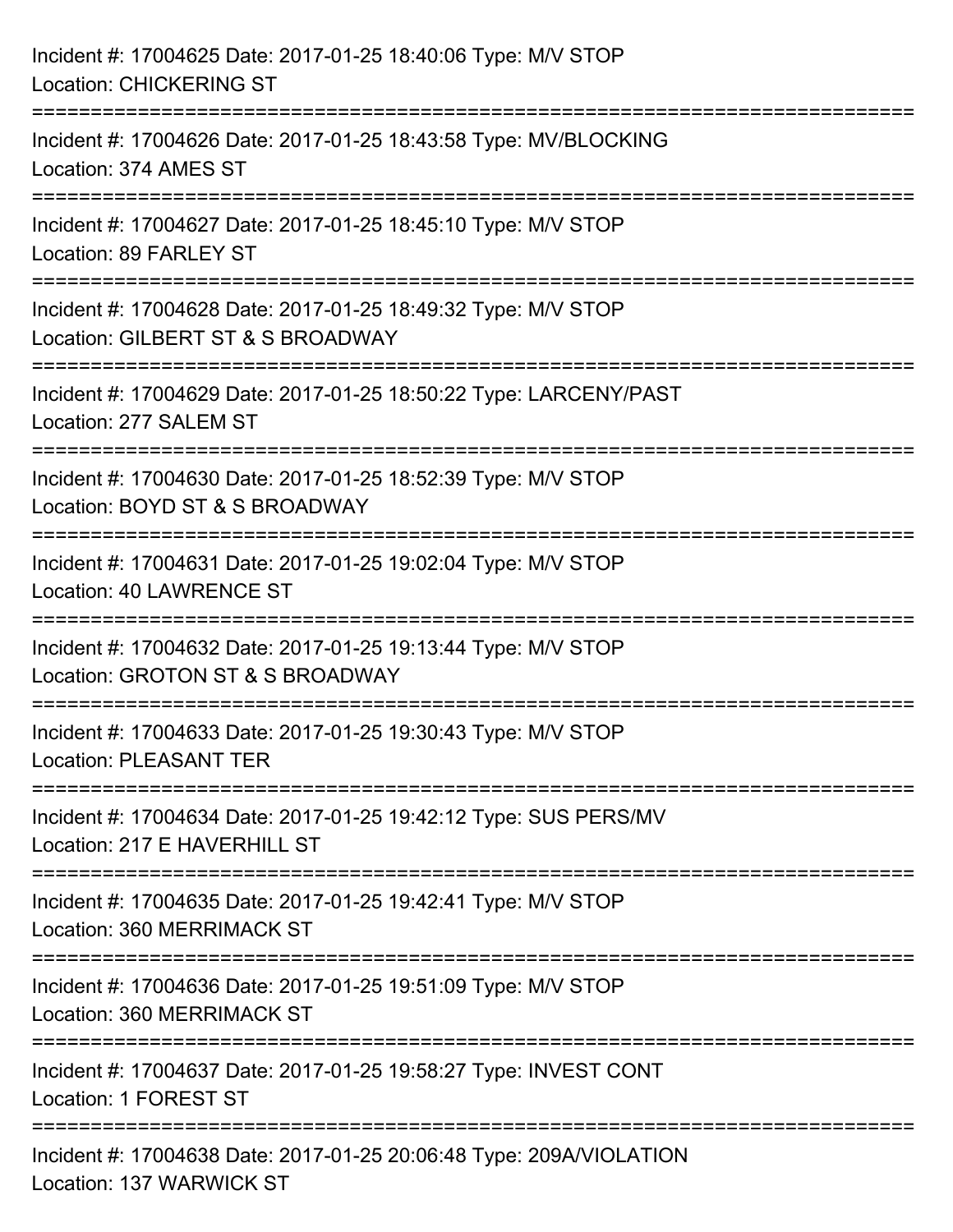| Incident #: 17004640 Date: 2017-01-25 20:28:52 Type: ALARM/BURG<br>Location: FRIDA RESD. / 25 PLEASANT PL                                |
|------------------------------------------------------------------------------------------------------------------------------------------|
| Incident #: 17004639 Date: 2017-01-25 20:29:38 Type: SUICIDE ATTEMPT<br>Location: 191 S UNION ST                                         |
| Incident #: 17004641 Date: 2017-01-25 20:39:51 Type: UNWANTEDGUEST<br>Location: 429 HOWARD ST                                            |
| Incident #: 17004642 Date: 2017-01-25 21:04:25 Type: SUS PERS/MV<br><b>Location: EAST ST</b>                                             |
| Incident #: 17004643 Date: 2017-01-25 21:17:17 Type: DOMESTIC/PROG<br>Location: 68 EUTAW ST                                              |
| Incident #: 17004644 Date: 2017-01-25 21:36:10 Type: INVESTIGATION<br>Location: 152 WALNUT ST                                            |
| Incident #: 17004645 Date: 2017-01-25 22:00:23 Type: UNWANTEDGUEST<br>Location: 222 ESSEX ST #205                                        |
| Incident #: 17004646 Date: 2017-01-25 22:14:21 Type: MEDIC SUPPORT<br>Location: 58 EUTAW ST #BASEMENT FL REAR                            |
| Incident #: 17004647 Date: 2017-01-25 22:25:29 Type: DOMESTIC/PROG<br>Location: 36 PERRY AV                                              |
| Incident #: 17004648 Date: 2017-01-25 22:26:22 Type: ALARM/BURG<br>Location: ESPERANZA ACADEMY / 198 GARDEN ST<br>====================== |
| Incident #: 17004649 Date: 2017-01-25 23:09:28 Type: M/V STOP<br>Location: 77 WINTHROP AV                                                |
| ==================<br>Incident #: 17004650 Date: 2017-01-25 23:12:28 Type: MEDIC SUPPORT<br>Location: 467 RIVERSIDE DR                   |
| ==========================<br>Incident #: 17004651 Date: 2017-01-25 23:27:39 Type: M/V STOP<br>Location: 13 DORCHESTER ST                |
| Incident #: 17004652 Date: 2017-01-25 23:34:12 Type: M/V STOP<br>Location: DORCHESTER ST & S UNION ST                                    |

===========================================================================